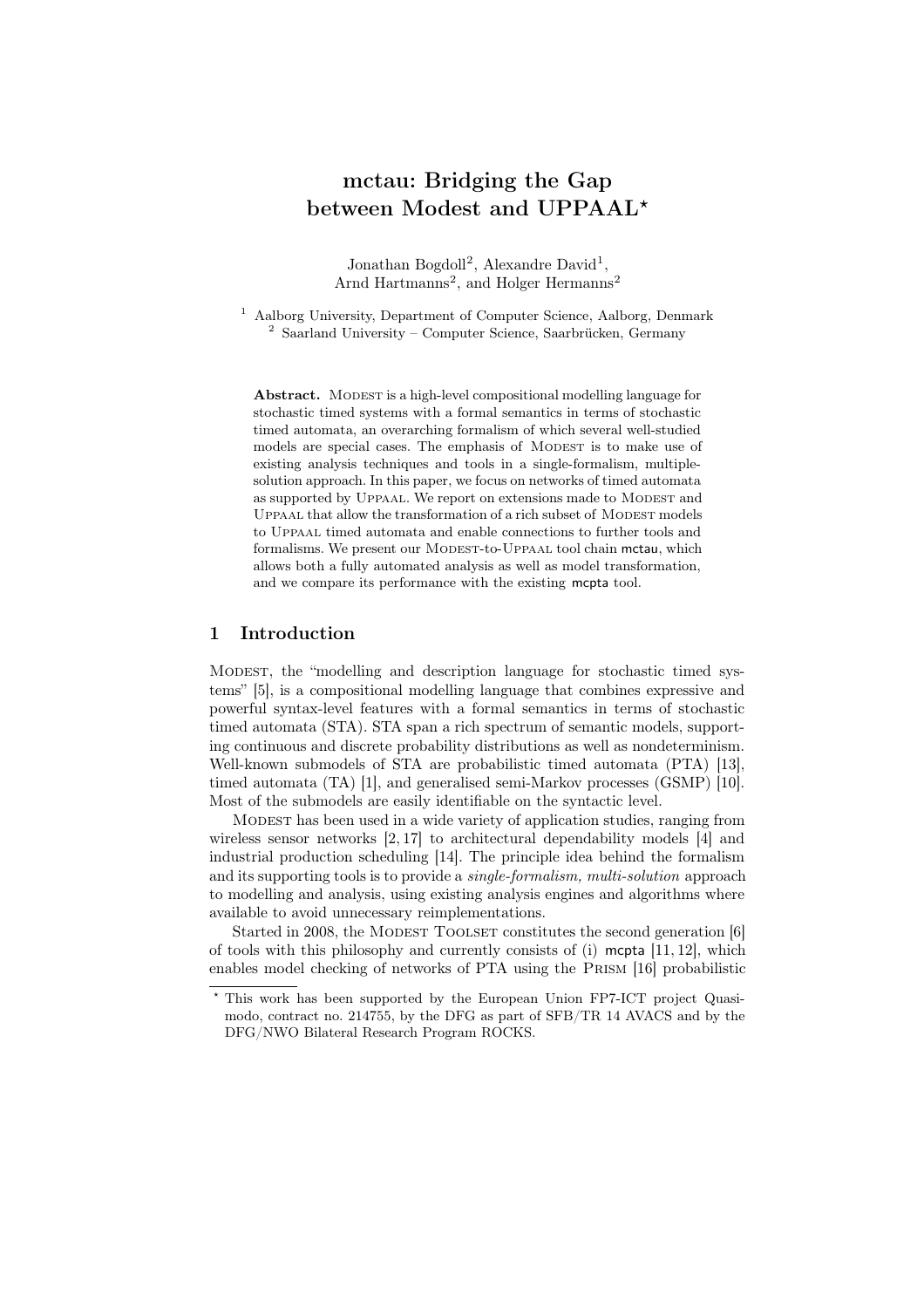

Fig. 1. How the new mctau tool fits in the MODEST TOOLSET

model checker in the background, (ii) modes [4, 11], a discrete-event simulator that primarily targets GSMP models but in fact is enhanced to handle certain nondeterministic models in a sound way, and (iii) mime as a graphical user interface that seamlessly integrates the analysis tools into a MODEST source code editor with syntax and error highlighting. The tools are usable and robust.

In this paper, we present a new member of the MODEST TOOLSET family: mctau, providing visualisation and analysis of networks of timed automata. It does so by connecting to the real-time model checker Uppaal [3] (see Figure 1 for a toolset overview). Although mcpta already includes support for TA as a special case of PTA, we will see that mctau allows a more efficient analysis; in addition to this, the way we bridge several semantic gaps between MODEST and Uppaal will be of practical use beyond just the mctau tool.

# 2 Bridging the Gap

A connection between MODEST and UPPAAL had been planned for a long time [6]. but several fundamental differences have prevented this up to now:

Time constraints. Constraints on the flow of time are specified as location invariants in UPPAAL, while MODEST uses *deadlines* (or *urgency constraints* [7]). Deadlines are more flexible in parallel composition and synchronisation, easily allowing, for example, a synchronising edge to be taken as soon as possible in all components. While not every deadline can be transformed into a single invariant (and vice-versa), we have recently shown how to transform all practically relevant deadlines into invariants [11], and this transformation is implemented in mctau.

Assignments. The assignments associated to an edge in UPPAAL are performed sequentially:  $x := y, y := x$  will result in x and y both having the same value. In MODEST, variables are assigned new values in function of their previous ones atomically.  $x := y, y := x$  will thus result in swapping x and y. UPPAAL 4.1.5 now implements this semantics as an option (-M at the command line and the Modest checkbox in the option menu of the graphical interface).

**Synchronisation.** Both UPPAAL and MODEST support the notion of *parallel* composition, where a number of independent processes run in parallel. However, the synchronisation mechanisms differ fundamentally: MODEST supports a CSP/LOTOS-style multi-way synchronisation where processes synchronise on edges with the same label that are part of their shared alphabet, while UPPAAL provides CCS-style binary synchronisation where exactly two processes synchronise on a matching pair of actions (e.g.  $a!$  and  $a?$ ) and I/O-automata inspired *broadcast* synchronisation that allows multiple receivers  $(a?)$  for one sender  $(a!)$ .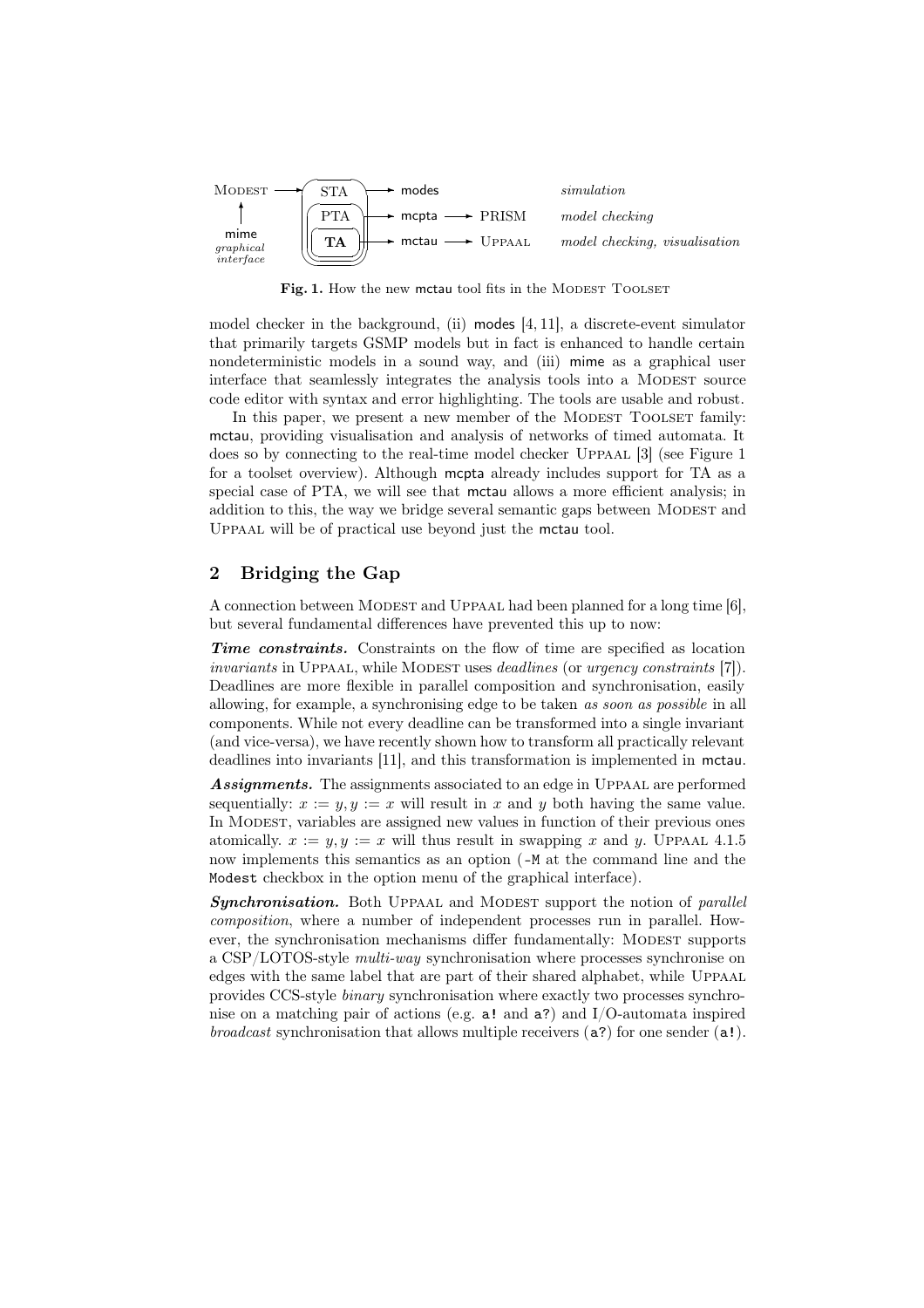Although it is possible, with some effort, to encode binary using only multiway synchronisation [15], we know of no way to do the opposite without introducing additional intermediate states. We thus resolved this discrepancy by adding multi-way synchronisation to UPPAAL 4.1.5 and extending MODEST with broadcast and binary synchronisation. These extensions also open Uppaal and Modest for a large number of further tool connections that were previously infeasible such as connecting Uppaal with CSP-style tools, notably CADP [9] or PRISM.

## 3 The mctau Tool

mctau, at its core, performs the translation of MODEST models to the XML-based input language of Uppaal, including Modest features such as user-defined functions and data types. mctau is available as a command-line executable and as a fully integrated analysis engine inside mime. It has two modes of operation:

- Export mode: A .modest input file is transformed into a .xml file with the automata and a .q file with the properties to be analysed. These can be opened in the Uppaal graphical interface for analysis or further modification.
- Analysis mode: UPPAAL is completely hidden from the user: The model transformation as well as the analysis of the properties, using UPPAAL's commandline verifyta executable, is performed by mctau in a fully automated way. This is also the way that mctau appears within mime.

Since MODEST is a text-based formalism while UPPAAL is based on a graphical automata notation, mctau incorporates a set of graph layout algorithms to generate useable Uppaal models.

Aside from TA, mctau can also cope with networks of PTA: When given a model with probabilistic branching, mctau generates (and analyses) an overapproximation that is obtained by replacing all probabilistic with nondeterministic branching (discarding branches with probability zero). This neither adds nor removes paths through the model, but all probabilities are lost. Still, it is useful for a fast qualitative analysis. mctau also replaces probabilistic properties by a set of purely timed ones that can determine whether the probability is zero, one, or somewhere within that range.

This handling of PTA models greatly improves the usability and applicability of mctau since it allows the user to write a single model to subsequently use three different tools—mctau, mcpta and modes—with vastly different background technologies, all of that optionally from within the graphical interface of mime.

Tool availability. The MODEST TOOLSET 1.3.4, which includes mctau, and UPpaal 4.1.5 are freely available for academic users at www.modestchecker.net (reviewers: see Appendix C) and www.uppaal.org, respectively.

#### 4 Evaluation

mctau is able to analyse (the nondeterministic overapproximations of) the three original mcpta PTA case studies [12], models unchanged. In all cases where mctau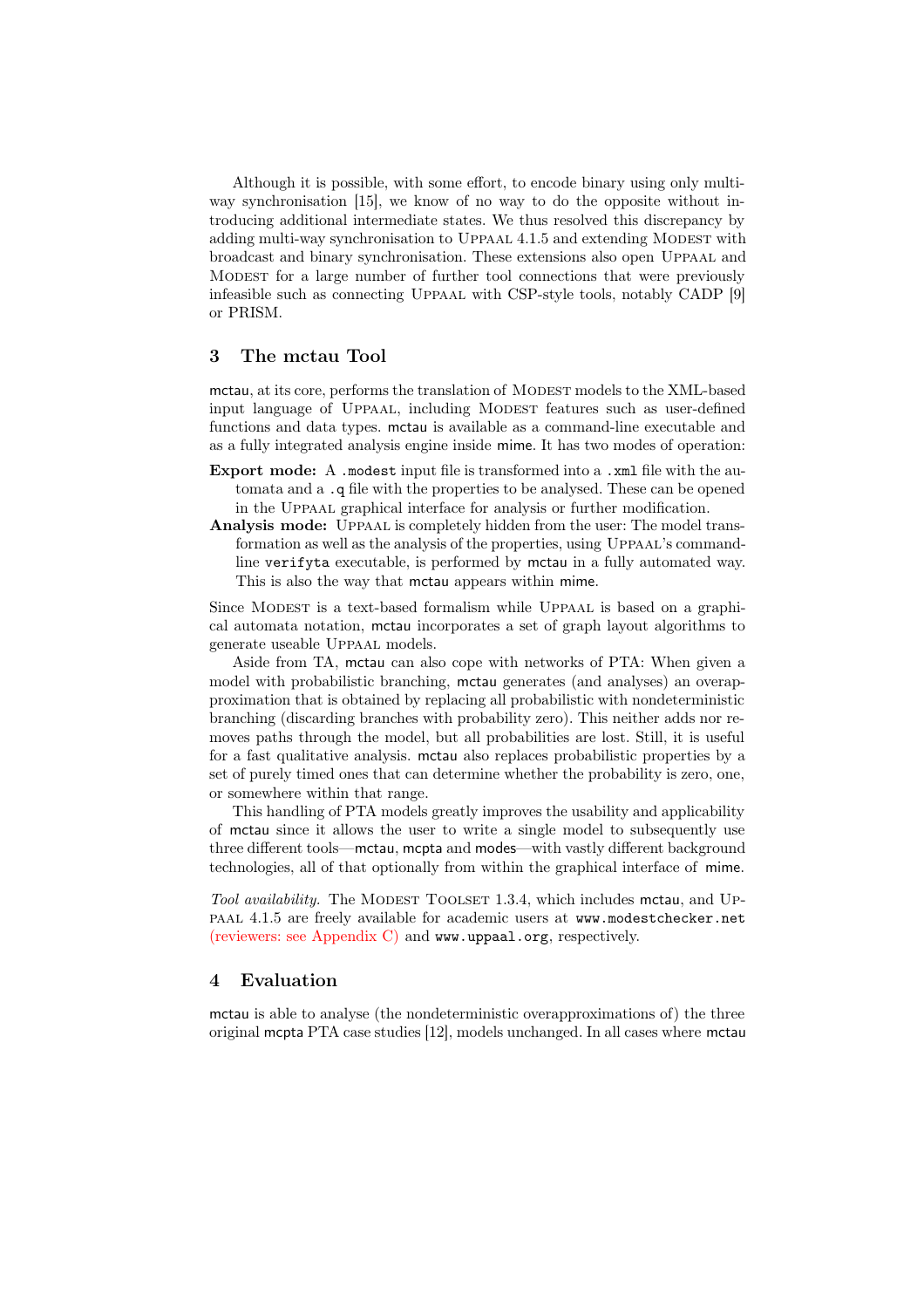Table 1. Results of mctau and mcpta for the probabilistic BRP model  $(16, 2, 1)$ 

| property $T_{A1}$ $T_{A2}$ $P_A$ $P_B$ |  |  | $P_1$                                                                                        | $P_2$ | $D_{\rm max}$ |
|----------------------------------------|--|--|----------------------------------------------------------------------------------------------|-------|---------------|
|                                        |  |  | <b>mctau</b> $true$ <i>true</i> 0 0 $[0,1]$ $[0,1]$ $[0,1]$                                  |       |               |
|                                        |  |  | mcpta $\int true$ true 0 0 4.233 $\cdot 10^{-4}$ 2.645 $\cdot 10^{-5}$ 9.996 $\cdot 10^{-1}$ |       |               |

Table 2. Performance of mctau and mcpta on the nonprobabilistic BRP model

|                |            | standard properties |                |                   | time-bounded properties              |                   |          |
|----------------|------------|---------------------|----------------|-------------------|--------------------------------------|-------------------|----------|
| tool           | model      | states              | time           | memory            | states                               | time              | memory   |
| mctau          | (16, 2, 1) | 880                 | 1 <sub>s</sub> | 27 <sub>MB</sub>  | 831                                  | $\frac{1}{s}$     | 19MB     |
| (using UPPAAL) | (64, 5, 4) | 8317                | 2s             | $30\;\mathrm{MB}$ | 8091                                 | 1 <sub>s</sub>    | $21$ MB  |
| mcpta          | (16, 2, 1) | 3972                | 2s             | 167 MB            | 170 371                              | 20 s              | $253$ MB |
| (using PRISM)  | (64, 5, 4) |                     |                |                   | $304785$ 13 s 187 MB $\vert$ 4914666 | $284 \mathrm{~s}$ | 686 MB   |

reports probability 0 or 1, mcpta does so as well. For the BRP model in particular, we see that whenever mctau reports  $[0, 1]$ , the actual probability as reported by mcpta is in  $[0, 1]$ , as shown in Table 1 (model parameters  $(N, MAX, TD)$ ) and property names are as in [12]). This shows how mctau can be of great help in debugging and sanity checking of probabilistic models.

The BRP model has also been studied as a pure TA model before [8] with some properties that had not been transferred to the PTA model. We were able to reconstruct that TA model in MODEST and check all properties with mctau. The model is included in the MODEST TOOLSET download. We also compared the performance of mctau and mcpta (using the digital clocks engine<sup>3</sup>) on a nonprobabilistic version of the original Modest BRP model. Table 2 summarises the results4; as expected (since mcpta/PRISM are not designed for nonprobabilistic models), the more specialised tool shows significantly improved performance.

## 5 Conclusion

We have presented mctau, a tool providing a link between the MODEST and UPpaal modelling formalisms. The newly established connection opens the door to a powerful tool chain that gives MODEST modellers access to the editor and simulator of Uppaal and reinforces the single-formalism, multi-solution approach of Modest. This approach might one day provide a possible solution to one of the obstacles that, in our experience, new users seeking to apply model-checking in their subject area face: the daunting number of different modelling languages which makes for low flexibility and a steep learning curve.

mctau was only possible because of recent results and implementation efforts that allowed the semantic gaps between the two formalisms to be overcome. The implemented bridge spans a practically disturbing gap between CCS and

<sup>3</sup> Use of PRISM's game-based engine was not possible due to its restrictions concerning the use of global variables and the access to other modules' local variables.

<sup>&</sup>lt;sup>4</sup> Linux VM on Intel Core i5, /usr/bin/time -v for time and memory measurement; "states" is the number of zones explored by Uppaal for mctau and the number of reachable discrete states (including discretised clock valuations) for mcpta.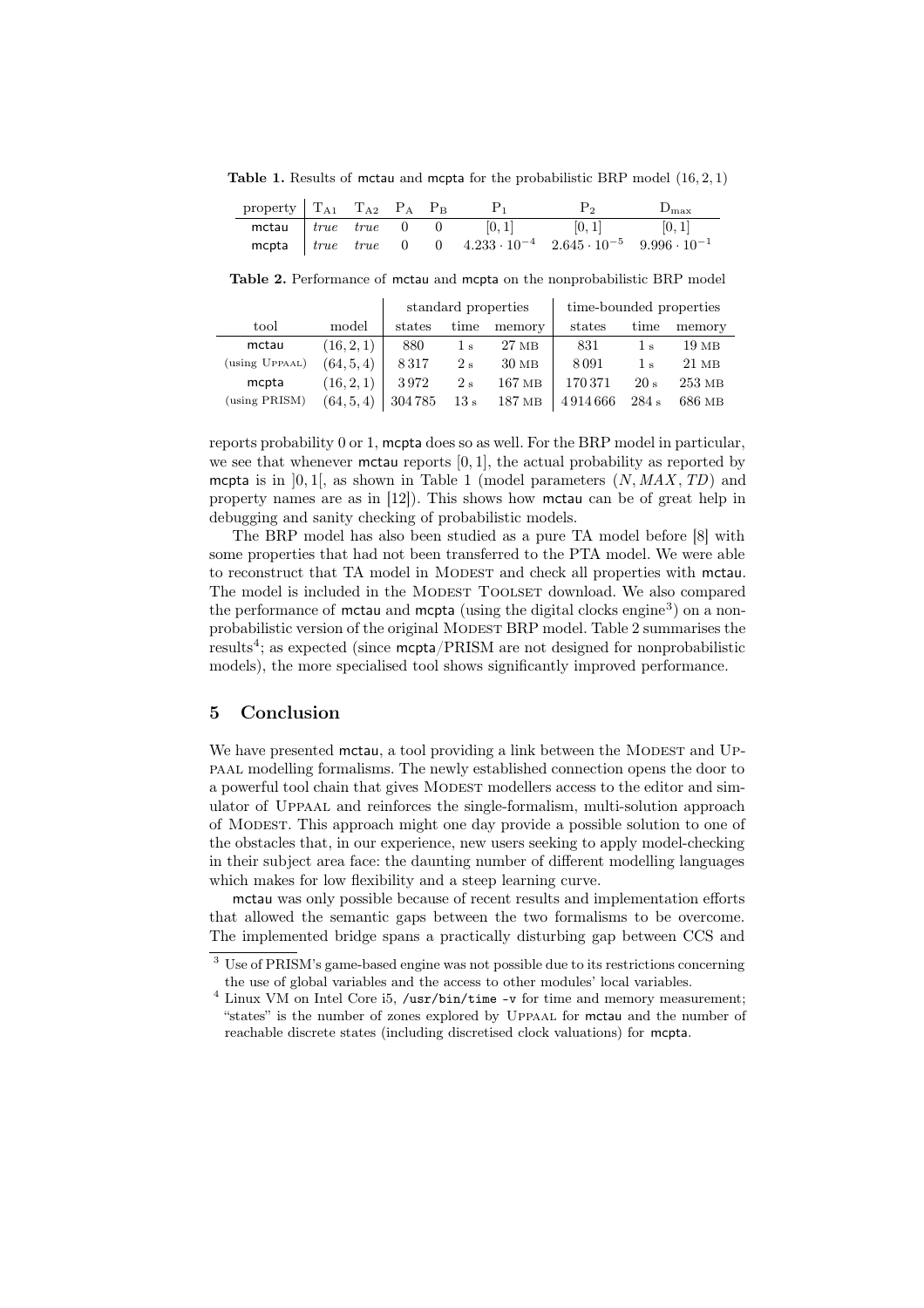I/O automata on the one side and CSP and LOTOS on the other. The inclusion of multi-way synchronisation in Uppaal 4.1.5 is a key enabler for further connections with prominent verification tools such as Prism or Cadp.

Uppaal nowadays also contains an efficient statistical model checking engine, which we currently do not make use of since it relies on an entirely new and different semantics for timed automata. An investigation of the relationship between this "stochastic" semantics and MODEST is planned as future work.

#### References

- 1. Alur, R., Dill, D.L.: A theory of timed automata. TCS 126(2), 183–235 (1994)
- 2. Baró Graf, H., Hermanns, H., Kulshrestha, J., Peter, J., Vahldiek, A., Vasudevan, A.: A verified wireless safety critical hard real-time design. In: WoWMoM. IEEE (2011)
- 3. Behrmann, G., David, A., Larsen, K.G.: A tutorial on uppaal. In: SFM-RT 2004. pp. 200–236. No. 3185 in LNCS, Springer (September 2004)
- 4. Bogdoll, J., Ferrer Fioriti, L.M., Hartmanns, A., Hermanns, H.: Partial order methods for statistical model checking and simulation. In: FMOODS/FORTE. LNCS, vol. 6722, pp. 59–74. Springer (2011)
- 5. Bohnenkamp, H.C., D'Argenio, P.R., Hermanns, H., Katoen, J.P.: MoDeST: A compositional modeling formalism for hard and softly timed systems. IEEE Transactions on Software Engineering 32(10), 812–830 (2006)
- 6. Bohnenkamp, H.C., Hermanns, H., Katoen, J.P.: MoTor: The Modest tool environment. In: TACAS. LNCS, vol. 4424, pp. 500–504. Springer (2007)
- 7. Bornot, S., Sifakis, J.: An algebraic framework for urgency. Inf. Comput. 163(1), 172–202 (2000)
- 8. D'Argenio, P.R., Katoen, J.P., Ruys, T.C., Tretmans, J.: The bounded retransmission protocol must be on time! In: TACAS. LNCS, vol. 1217. Springer (1997)
- 9. Garavel, H., Lang, F., Mateescu, R., Serwe, W.: CADP 2010: A toolbox for the construction and analysis of distributed processes. In: TACAS. LNCS, vol. 6605, pp. 372–387. Springer (2011)
- 10. Haas, P.J., Shedler, G.S.: Regenerative generalized semi-Markov processes. Communications in Statistics. Stochastic Models 3(3), 409–438 (1987)
- 11. Hartmanns, A.: Model-checking and simulation for stochastic timed systems. In: FMCO. LNCS, vol. 6957, pp. 372–391. Springer (December 2010)
- 12. Hartmanns, A., Hermanns, H.: A Modest approach to checking probabilistic timed automata. In: QEST. pp. 187–196. IEEE Computer Society (2009)
- 13. Kwiatkowska, M.Z., Norman, G., Segala, R., Sproston, J.: Automatic verification of real-time systems with discrete probability distributions. Theor. Comput. Sci. 282(1), 101–150 (2002)
- 14. Mader, A., Bohnenkamp, H.C., Usenko, Y.S., Jansen, D.N., Hurink, J., Hermanns, H.: Synthesis and stochastic assessment of cost-optimal schedules. STTT 12(5), 305–318 (2010)
- 15. Norman, G., Palamidessi, C., Parker, D., Wu, P.: Model checking the probabilistic pi-calculus. In: QEST. pp. 169–178. IEEE Computer Society (2007)
- 16. Parker, D.: Implementation of Symbolic Model Checking for Probabilistic Systems. Ph.D. thesis, University of Birmingham (2002)
- 17. Yue, H., Bohnenkamp, H.C., Kampschulte, M., Katoen, J.P.: Analysing and improving energy efficiency of distributed slotted Aloha. In: NEW2AN. LNCS, vol. 6869, pp. 197–208. Springer (2011)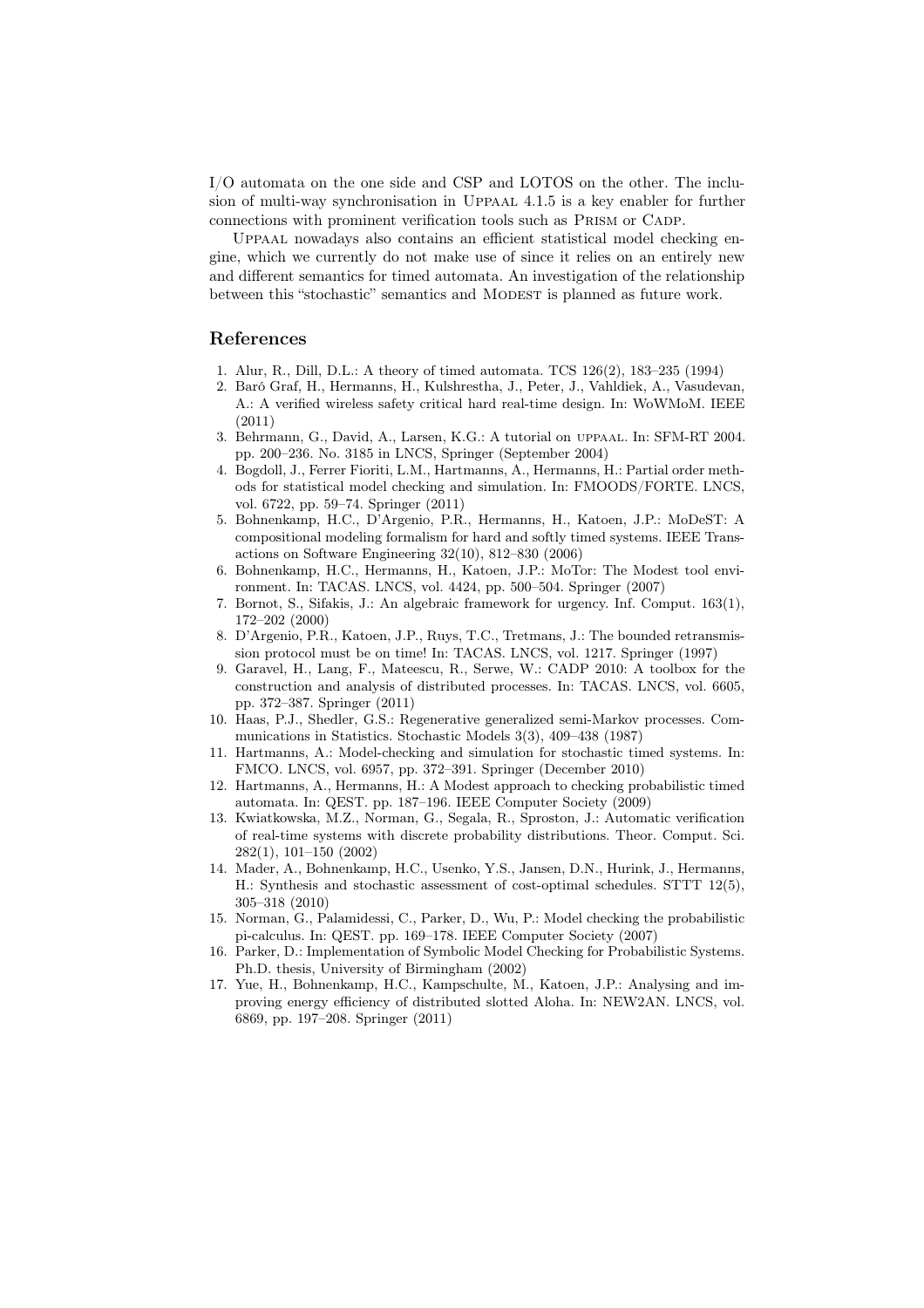# Appendix

This appendix contains our plan for a potential oral presentation of the tool paper, a screenshot of the mime GUI with mctau in use, information about tool availability including an anonymous download link, and a selection of additional material for the interested reviewer.

Please note that the appendix contains a separate bibliography; reference numbers are thus distinct from and overlapping with those from the main paper.

## A Presentation Plan

Our planned presentation consists of two main parts:

- 1. Introduction/Bridging the gap: A brief introduction to timed automata, probabilistic timed automata and MODEST followed by an overview of the Modest/Uppaal discrepancies and how we resolve them.
- 2. Example/demonstration: A live demonstration of analysing the model of the bounded retransmission protocol with mctau, including model debugging with export to UPPAAL and a comparison with the results obtained from mcpta.

# A.1 Introduction/Bridging the Gap

We plan to start our presentation with a general and very brief introduction to (probabilistic) timed systems and the MODEST language. The former already includes the timed automata (TA) formalism, and we thus do not need to explicitly present the Uppaal language since it consists for the most part of the graphical representation of these automata. We then highlight the discrepancies between the UPPAAL input formalism and MODEST as outlined in Section 2 and how mctau overcomes these. This can be succinctly accomplished based on a table similar to Table 3.

#### A.2 Example/Demonstration

The second part of our presentation is based on the probabilistic timed model of the bounded retransmission protocol (BRP) that was already mentioned in Section 4. We do not intend to show the full code of the MODEST BRP model during our presentation. It is included in the MODEST TOOLSET download for review, though. Instead, we will try to weave crucial aspects of the model into the beginning of the presentation already (this possibility is one reason to use the BRP case, see below for details) and merely highlight very specific parts relevant to the properties under study in this second part of our presentation.

After a slide-based introduction of the protocol and the properties that will be model-checked, including an intuition of the results we should expect for a working protocol, we switch to mime (see Appendix B for a screenshot taken after analysing a BRP model in mime) to continue in a "tool demonstration"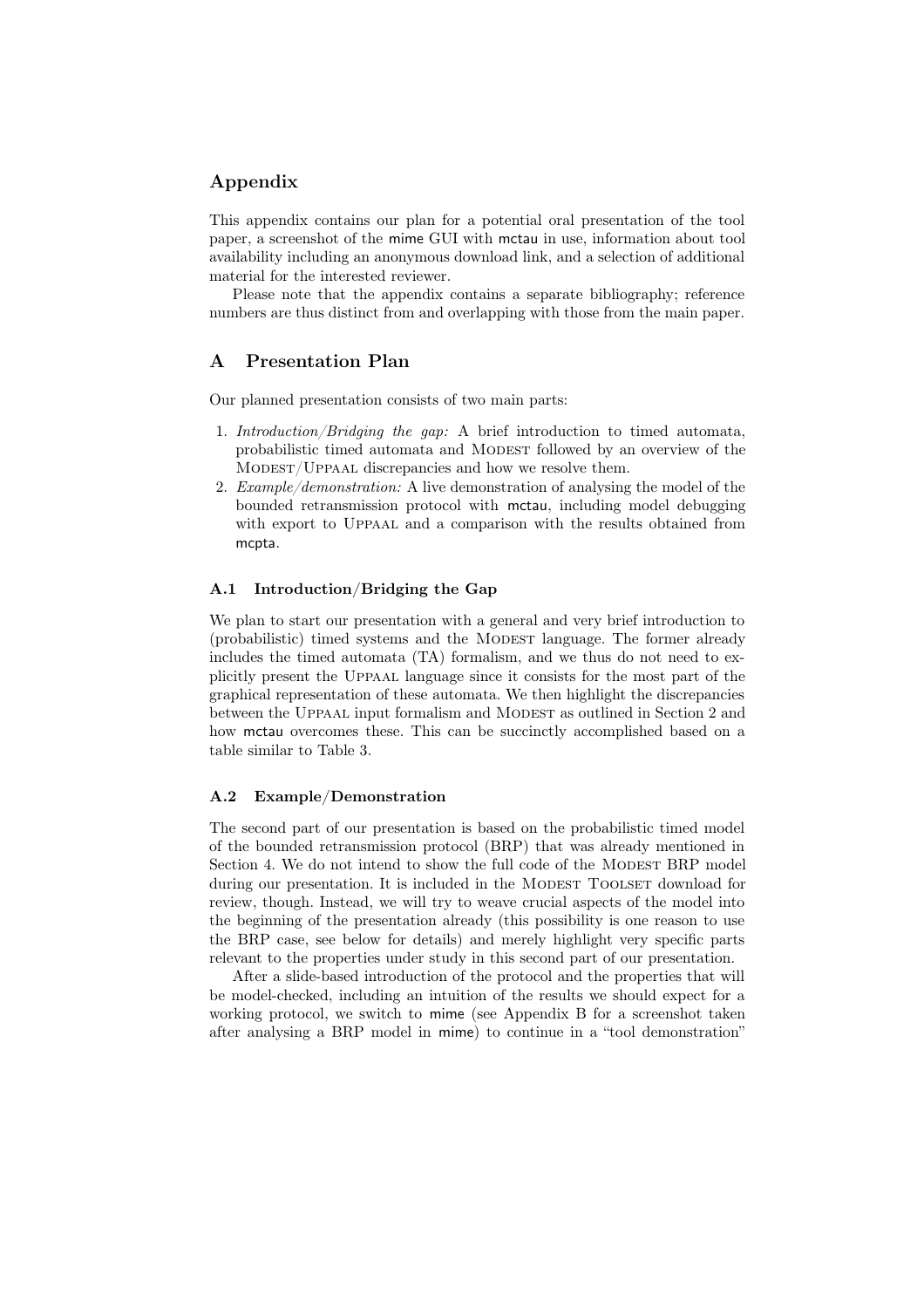|                   | <b>UPPAAL</b> | <b>MODEST</b>        | Resolution         |
|-------------------|---------------|----------------------|--------------------|
| Time constraints: | invariants    | deadlines            | transformation [4] |
| Assignments:      | atomic        | sequential           | extended UPPAAL    |
| Synchronisation:  | multi-way     | $binary + broadcast$ | extended both      |

Table 3. Tabular summary of the language discrepancies and their resolution

style. The mime user interface is fully scalable so that we can magnify the entire interface to make it readable for the audience throughout the demonstration.

Our demonstration starts by pointing out a few crucial aspects of the BRP model. The model that we load into mime will contain incorrect values for some of the timing-related constants. After pointing out the meaning of these constants, we use mctau for model checking, yielding results that run contrary to the intuition that we explained before and clearly show that the protocol does not work properly. We then proceed to use mctau's export mode to obtain input for Uppaal, which we load into the Uppaal GUI to find counterexamples for the affected properties that show what is wrong with the model.

After correcting the model, model checking with mctau will give us results that are in line with our expectations. We finally end the demonstration by showing that these results are in line with those obtained from mcpta (as in Table 1); if time allows, we can actually run mcpta to compute the true probabilities, showing that this takes noticeably longer than using mctau on the same model.

Going back to slides, the presentation itself ends with a summary of the contributions of mctau and our extensions to UPPAAL and MODEST to (probabilistic) timed model checking in general, in particular concerning the aspect of further tool connections.

### A.3 Reasons for Demonstrating the BRP

We chose the BRP case study for the demonstration part for several reasons:

- The protocol concept is easy to explain, seeing that it is the classic alternatingbit protocol, a staple of computer networks lectures, with the addition of a bound on the number of retransmissions.
- It has been studied and analysed with a wide range of different approaches over the last two decades, making it relevant and also more probable that the audience is familiar with it.
- The model has three parameters:  $N$ , the number of "chunks" that are to be transferred;  $MAX$ , the bound on the number of retransmissions; and  $TD$ , the maximum transmission delay. These parameters make it possible to achieve almost any desired size for the underlying state space, ranging from small instances like  $(N, MAX, TD) = (16, 2, 1)$  well-suited for a demonstration to larger ones that can be used to emphasise the difference in runtime between timed and probabilistic timed model checking.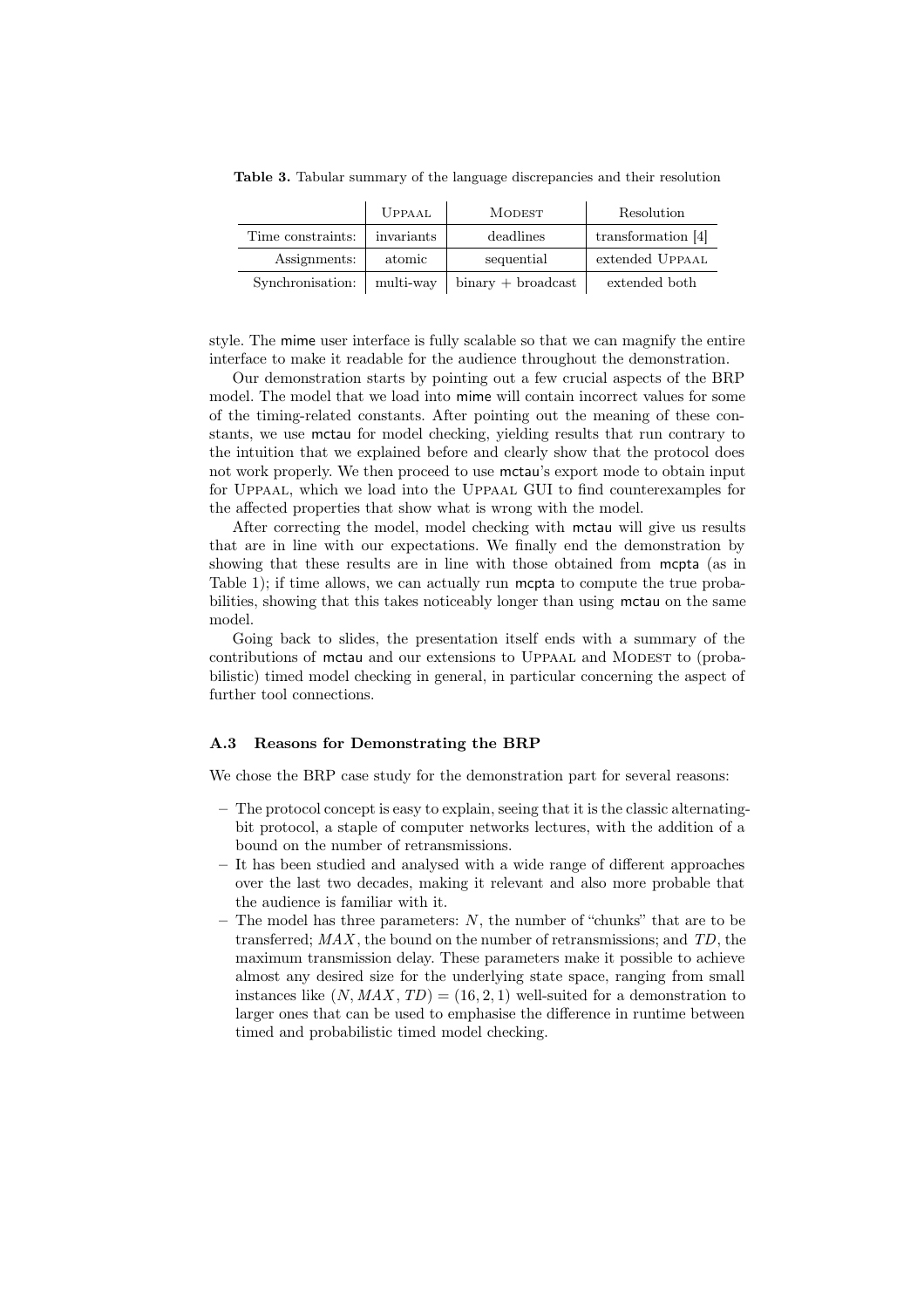- The constraints on the timing parameters obtained in [2] are a good case for the necessity of timed model checking. In particular, they hold for the nondeterministic overapproximation of the PTA model, highlighting the usefulness of TA model checking even for PTA models.
- The Modest code for this model is easily modified to use either deadlines or invariants and binary or multi-way synchronisation, allowing us to present the bridging work that we have done in action.
- As mentioned, parts of this example, in particular code and automata for a lossy channel with (nondeterministic) transmission delay, can already be introduced at the very beginning of the presentation to illustrate MODEST and TA.

# B Screenshot

The following screenshot shows the mime graphical interface. The BRP model from [5] had been loaded and the purely timed properties  $T_1$ ,  $T_2$ ,  $T_{A1}$  and  $T_{A2}$ have been analysed with mctau. Using mcpta or modes instead of mctau for this model merely requires selecting that engine in the drop-down box on the upper right and running another analysis. The results could then be displayed alongside those obtained from mctau, or exported to disk. More screenshots as well as examples and documentation are available on the website (see next page).

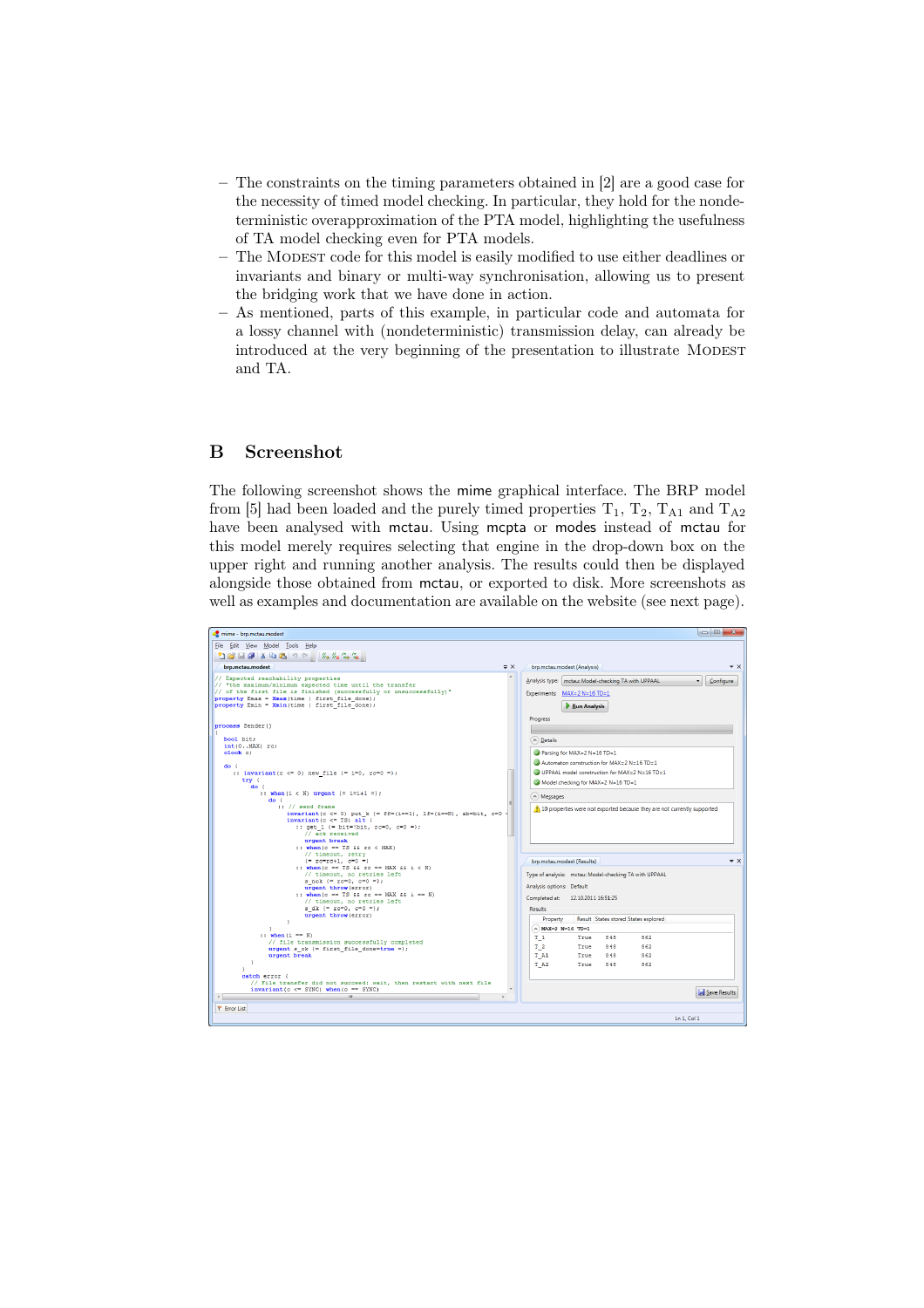# C Tool Availability

The regular download of the MODEST TOOLSET on www.modestchecker.net requires a name and e-mail address. To allow an anonymous review, version 1.3.4 of the MODEST TOOLSET, including the models mentioned in this paper, is available for reviewers without login at

#### http://www.modestchecker.net/v134spin/

Both the MODEST TOOLSET and UPPAAL are cross-platform; on non-Windows systems, the MODEST TOOLSET requires a very recent version of the Mono runtime<sup>5</sup> ( $\geq$  2.10.1) and mime is currently not available.

# D Additional Material

This section contains more detailed explanations for some of the aspects of mctau and our extensions to MODEST and UPPAAL that cannot be part of the paper proper due to the space restrictions. They are included here for the reviewers' convenience.

#### D.1 Time constraints: Deadlines

The usefulness as well as the particularities of deadlines as used by MODEST are explained in detail in [4]. As an example for the relationship between deadlines and invariants, consider a location l with invariant  $c \leq 3$  (where c is a clock variable). The invariant implies that time can pass while in l as long as  $c \leq 3$ holds. Deadlines, on the other hand, are associated to edges in an automaton, and specify that some edge must be taken out of a location once the deadline of one outgoing edge becomes satisfied. Invariant  $c \leq 3$  can thus be expressed as deadline  $c > 3$  on some edge leaving l.

The invariants that we cannot transform into deadlines are mainly equality comparison deadlines like  $c = 3$  and equivalents. Their semantics (as deadlines) is not as obvious as it may seem: If a location affected by deadline  $c = 3$  is entered when  $c \leq 3$ , time can pass until  $c == 3$ , then the location must be left. However, if such a location is entered when  $c > 3$ , the deadline has no effect on the progress of time. A suitable invariant would thus have to prevent the crossing of  $c = 3$  from below without restricting points of time beyond that. This is not possible with a single invariant. A solution that adds additional states would be possible (split all incoming edges depending on whether  $c \leq 3$ or  $c > 3$ ), but introduces an open clock constraint (a problem for mepta/digital clocks) and additional locations, which we want to avoid in order not to make the state-space explosion problem even worse. We have not seen any practical use for equality comparison deadlines so far.

Another transformation from timed automata with deadlines to Uppaal timed automata is presented in [3]. The set of deadlines allowed is restricted compared to the ones that we support in MODEST. The transformation also

<sup>5</sup> http://www.mono-project.org/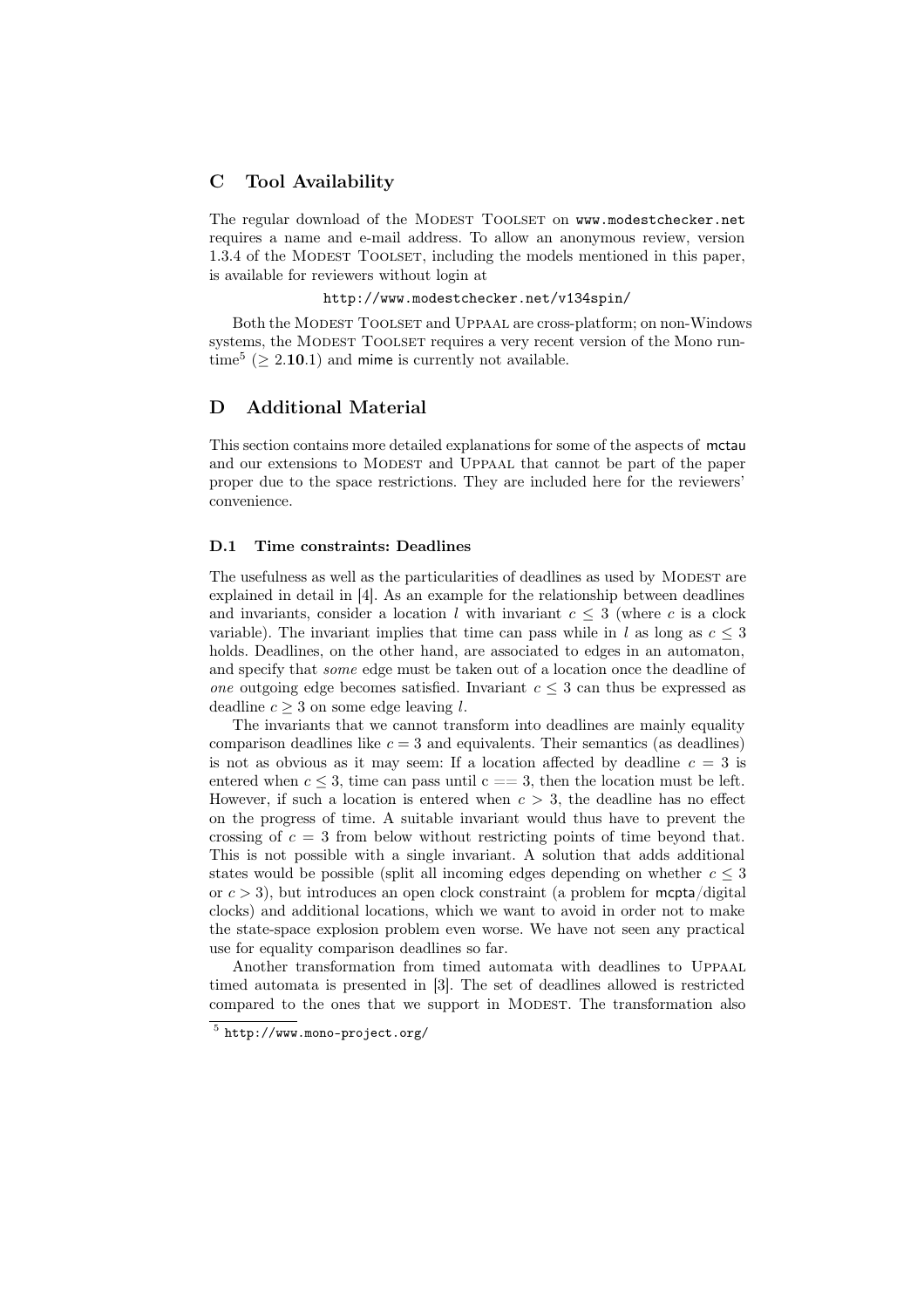makes use of features specific to Uppaal such as committed and urgent locations, which our transformation [4] does not rely on.

#### D.2 Synchronisation

As an example for the different synchronisation modes, consider three processes  $P_1$ ,  $P_2$  and  $P_3$  in parallel composition:

- **CSP/MODEST-style:** If  $\alpha(P_1) = \{a, b\}$ ,  $\alpha(P_2) = \{b, c\}$  and  $\alpha(P_2) = \emptyset$ , then  $P_1$  ( $P_2$ ) is free to take action a (c), but  $P_1$  and  $P_2$  must synchronise to take action b.
- CCS-style binary: If  $P_1$  can perform a!,  $P_2$  can perform a? and  $P_3$  can perform a? and action a is restricted (i.e. forced to synchronise), then either  $P_1$ and  $P_2$  or  $P_1$  and  $P_3$  will synchronise on a.
- Broadcast: In the same setting as for binary synchronisation, all three processes will synchronise. If  $\alpha(P_3)$  contained a, but a? were not enabled,  $P_1$ and  $P_2$  could still synchronise on a without  $P_3$ .

The addition of binary and broadcast synchronisation to MODEST is not needed to export MODEST models to UPPAAL. However, it allows the MODEST modeller to use these synchronisation modes native to Uppaal. Binary and broadcast communication are very natural in some settings, and make it possible to arrive at more concise models in such cases, so we are happy to have them included and supported by the exporting mechanism now.

One reason why we have chosen the practical way of just implementing the missing modes to resolve the synchronisation mode discrepancy is that we know of no way to transform CSP-style multi-way synchronisation involving more than one automaton into binary synchronisation without adding additional states. This is because every binary synchronisation step cannot involve more than two automata. Adding states (locations) in the automata will reinforce the statespace explosion problem. Any encoding we can think of will split edges and hence increase the size at least linear in the size of the original component automata. When interleaving them, the increase becomes multiplicative, at least. But even so, it is as yet unclear (to us) whether locations can be added in a semantically sound way, in light of unwanted interleavings between automata running in parallel, even if features such as UPPAAL's committed locations are used.

Finally, our list of tools to connect to in the future is very incomplete. It would still be incomplete if we also added LTSA [6] as an additional CSP-style tool and the Edinburgh CWB [7] and CWB-NC [1] as additional examples for CCS-style tools.

### D.3 Graph layout

The automatic graph layout performed by mctau is based on the Graph $\#$  li- $\text{brary}^6$ , which we adapted for timed automata will all their location and edge

 $6$  http://graphsharp.codeplex.com/